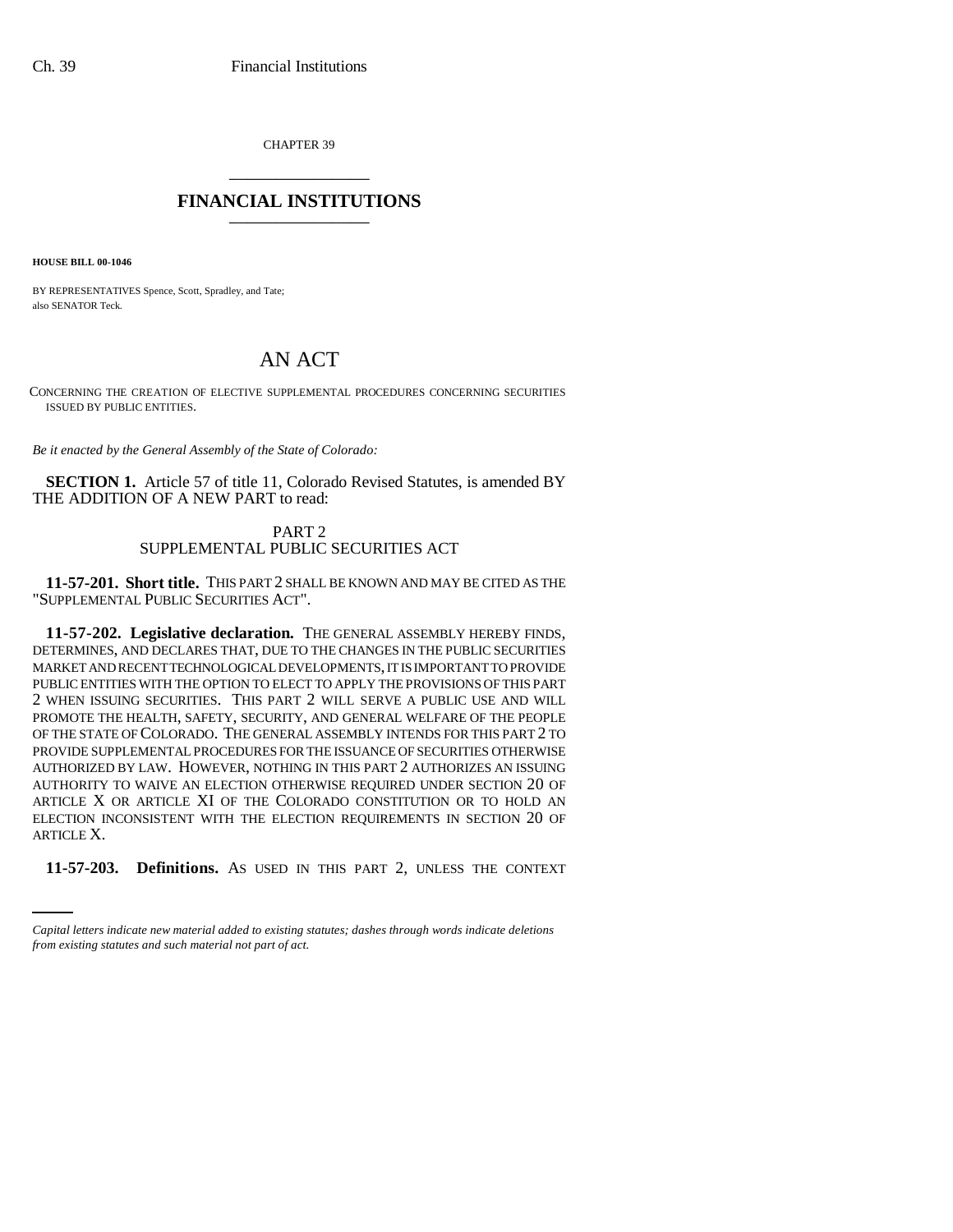#### OTHERWISE REQUIRES:

(1) "ACT OF ISSUANCE" MEANS AN ORDINANCE, RESOLUTION, OR DECISION TO ISSUE A SECURITY PURSUANT TO DELEGATED AUTHORITY ADOPTED BY THE ISSUING AUTHORITY OR OFFICER OF A PUBLIC ENTITY FOR THE PURPOSE OF ISSUING A SECURITY.

(2) "ISSUING AUTHORITY" MEANS GOVERNING BODY OF ANY PUBLIC ENTITY IN WHICH THE LAWS OF THIS STATE VEST THE AUTHORITY TO ISSUE SECURITIES THROUGH AN ACT OF ISSUANCE.

(3) "PUBLIC ENTITY" MEANS ANY STATE AGENCY, STATE DEPARTMENT, POLITICAL SUBDIVISION, QUASI-GOVERNMENTAL ENTITY, OR ANY ENTITY THAT IS CREATED BY THE CONSTITUTION OR STATUTE OF THIS STATE THAT IS AUTHORIZED TO ISSUE SECURITIES. SUCH ENTITIES INCLUDE THE FOLLOWING:

(a) THE STATE TREASURER;

(b) ANY STATE EDUCATIONAL INSTITUTION, OR OTHER STATE INSTITUTION, ITS GOVERNING BOARD, OR OTHER ISSUING AUTHORITY OF SUCH INSTITUTION CONSTITUTING A BODY CORPORATE;

(c) ANY COUNTY OR CITY AND COUNTY;

(d) ANY MUNICIPALITY;

(e) ANY SCHOOL DISTRICT;

(f) ANY DISTRICT ORGANIZED OR ACTING PURSUANT TO THE PROVISIONS OF TITLE 32, C.R.S.;

(g) ANY DISTRICT OR AUTHORITY ORGANIZED OR ACTING PURSUANT TO THE PROVISIONS OF TITLE 29, 30, OR 31, C.R.S.;

(h) ANY WATER CONSERVANCY DISTRICT; OR

(i) ANY OTHER POLITICAL SUBDIVISION OR GOVERNMENTAL OR QUASI-GOVERNMENTAL ENTITY OF THIS STATE.

(4) "REVENUES" MEANS ALL OR ANY PORTION OF ANY TAXES, TOLLS, FEES, RATES, CHARGES, ASSESSMENTS, GRANTS, CONTRIBUTIONS, OR OTHER INCOME AND REVENUES RECEIVED BY THE PUBLIC ENTITY.

(5) "SECURITIES" MEANS ANY FINANCIAL CONTRACT, NOTE, WARRANT, BOND, CERTIFICATE, OR DEBENTURE AUTHORIZED TO BE ISSUED BY A PUBLIC ENTITY UNDER OTHER LAWS OF THIS STATE.

**11-57-204. Election of applicability.** (1) THIS PART 2 IS APPLICABLE TO SECURITIES ISSUED BY ANY PUBLIC ENTITY IF THE ISSUING AUTHORITY OF SUCH PUBLIC ENTITY ELECTS IN AN ACT OF ISSUANCE TO APPLY ALL OR ANY OF THE PROVISIONS OF THIS PART 2 TO THE ISSUANCE OF SUCH SECURITIES. IF A PUBLIC ENTITY ELECTS TO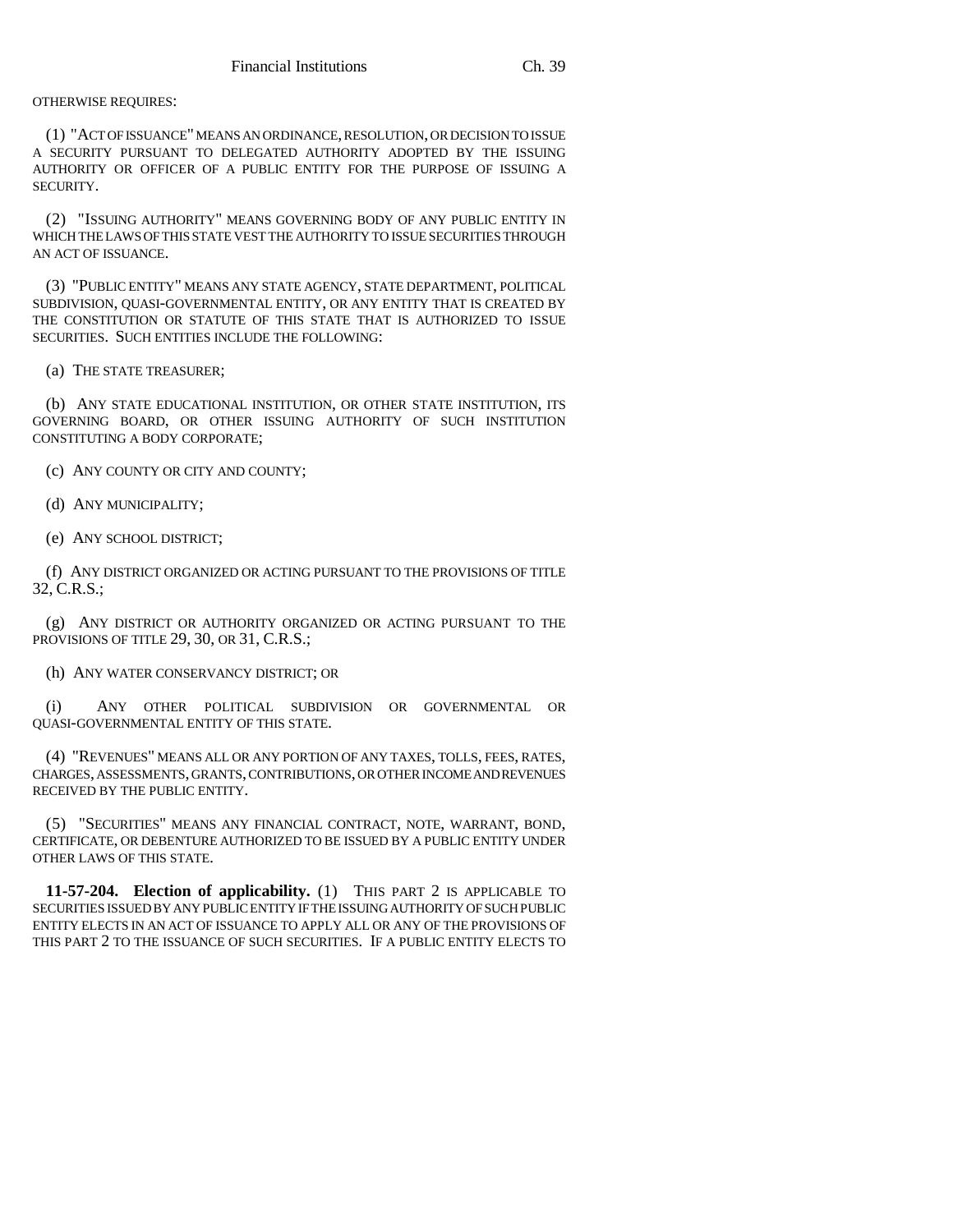#### Ch. 39 Financial Institutions

APPLY A PROVISION OF THIS PART 2 AND SUCH PROVISION CONFLICTS WITH A PROVISION OF ANOTHER STATUTORY LAW, THE PROVISION OF THIS PART 2 SHALL CONTROL. NO PROVISION OF THIS PART 2 SHALL BE INTERPRETED TO MODIFY OR LIMIT THE RIGHTS AND POWERS CONFERRED ON SUCH PUBLIC ENTITY BY ANY OTHER PROVISION OF STATE LAW, UNLESS THE PUBLIC ENTITY ELECTS TO USE SUCH PROVISIONS IN THE ISSUANCE OF ITS SECURITIES. THIS PART 2 SHALL NOT MODIFY OR LIMIT ANY PROVISIONS OF ARTICLES 51 AND 59 OF THIS TITLE.

(2) NOTHING IN THIS PART 2 AUTHORIZES AN ISSUING AUTHORITY TO WAIVE AN ELECTION OTHERWISE REQUIRED UNDER SECTION 20 OF ARTICLE X OR ARTICLE XI OF THE COLORADO CONSTITUTION OR TO HOLD AN ELECTION INCONSISTENT WITH THE ELECTION REQUIREMENTS IN SECTION 20 OF ARTICLE X.

**11-57-205. Delegation of authority.** (1) THE ISSUING AUTHORITY OF A PUBLIC ENTITY MAY, IN THE ACT OF ISSUANCE, AT ANY TIME, DELEGATE TO ANY MEMBER OF THE ISSUING AUTHORITY, CHIEF EXECUTIVE OFFICER, OR CHIEF FINANCIAL OFFICER OF THE PUBLIC ENTITY THE AUTHORITY TO SIGN A CONTRACT FOR THE PURCHASE OF THE SECURITIES OR TO ACCEPT A BINDING BID FOR THE SECURITIES. SUCH DELEGATION SHALL BE EFFECTIVE FOR SIXTY DAYS AFTER ADOPTION OF THE ACT OF ISSUANCE. IN ADDITION TO ANY DETERMINATIONS THAT MAY BE DELEGATED IN ACCORDANCE WITH OTHER PROVISIONS OF STATE LAW, THE FOLLOWING DETERMINATIONS MAY BE DELEGATED TO SUCH MEMBER OR OFFICER WITHOUT ANY REQUIREMENT THAT THE ISSUING AUTHORITY APPROVE SUCH DETERMINATIONS:

(a) THE RATE OF INTEREST ON THE SECURITIES;

(b) THE CONDITIONS ON WHICH AND THE PRICES AT WHICH THE SECURITIES MAY BE REDEEMED BEFORE MATURITY;

(c) THE EXISTENCE AND AMOUNT OF ANY CAPITALIZED INTEREST OR RESERVE FUNDS;

(d) THE PRICE AT WHICH THE SECURITIES WILL BE SOLD;

(e) THE PRINCIPAL AMOUNT AND DENOMINATIONS OF THE SECURITIES;

(f) THE AMOUNT OF PRINCIPAL MATURING IN ANY PARTICULAR YEAR; AND

(g) THE DATES ON WHICH PRINCIPAL AND INTEREST SHALL BE PAID.

(2) ALL TERMS OF THE SECURITIES OTHER THAN THE MATTERS DESCRIBED IN SUBSECTION (1) OF THIS SECTION SHALL BE APPROVED BY THE ISSUING AUTHORITY OF THE PUBLIC ENTITY BEFORE THE SECURITIES ARE DELIVERED.

**11-57-206. Fixed and variable rates of interest for securities - agreement with third party for interest determinations.** THE ACT OF ISSUANCE AUTHORIZING THE ISSUANCE OF ANY SECURITIES OR ANY TRUST INDENTURE OR OTHER INSTRUMENT CREATED BY SUCH ACT OF ISSUANCE MAY FIX A RATE OR RATES OF INTEREST, OR PROVIDE FOR THE DETERMINATION OF THE RATE OR RATES FROM TIME TO TIME, BY A DESIGNATED AGENT ACCORDING TO THE PROCEDURE SPECIFIED IN THAT ACT OF ISSUANCE OR OTHER INSTRUMENT. AN ISSUING AUTHORITY OF A PUBLIC ENTITY MAY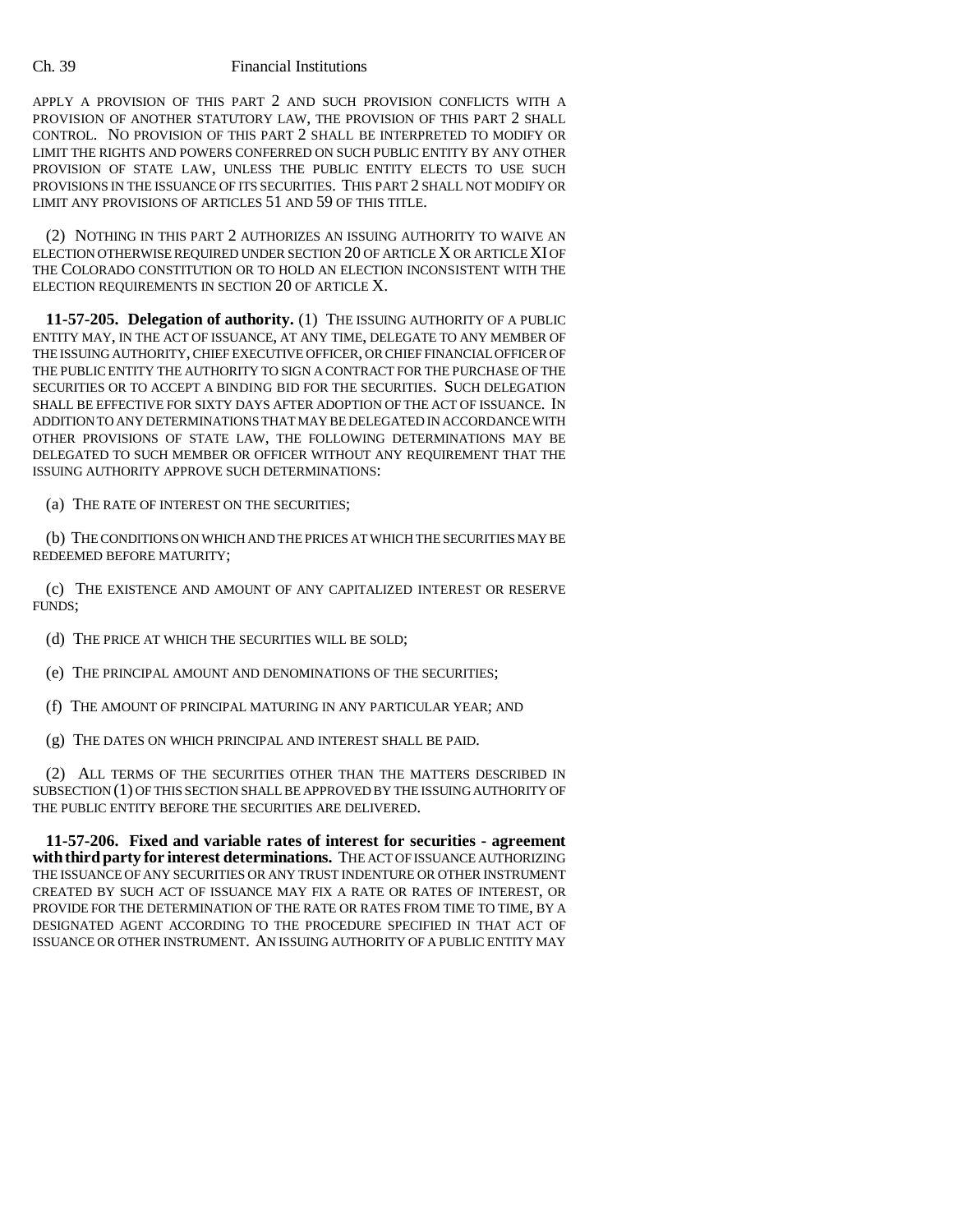CONTRACT WITH OR SELECT ANY PERSON TO MAKE SUCH DETERMINATIONS.

**11-57-207. Denomination, maturity, interest, and negotiability of securities - rate of interest.** (1) ANY SECURITIES ISSUED MAY:

(a) MATURE AT SUCH TIME OR TIMES AS DETERMINED BY THE PUBLIC ENTITY OR AS PROVIDED IN SECTION 11-57-205, NOT TO EXCEED FORTY YEARS;

(b) BEAR INTEREST AT A RATE OR RATES PAYABLE OR COMPOUNDABLE AT SUCH INTERVALS AS DETERMINED BY THE PUBLIC ENTITY OR AS PROVIDED IN SECTION 11-57-205; AND

(c) BE MADE PAYABLE IN LAWFUL MONEY OF THE UNITED STATES, AT THE OFFICE OF THE TREASURER OR OTHER APPROPRIATE OFFICER OR EMPLOYEE OF THE PUBLIC ENTITY OR ANY COMMERCIAL BANK OR COMMERCIAL BANKS WITHIN OR WITHOUT THE STATE AS MAY BE AUTHORIZED BY THE PUBLIC ENTITY.

(2) AN ISSUING AUTHORITY OF A PUBLIC ENTITY MAY ENTER INTO AN AGREEMENT WITH A THIRD PARTY FOR AN ASSURANCE OF PAYMENT OF ANY PRINCIPAL, INTEREST, OR PREMIUMS DUE IN CONNECTION WITH ANY SECURITIES ISSUED BY THE ISSUING AUTHORITY. THE OBLIGATION OF THE ISSUING AUTHORITY TO REIMBURSE THAT THIRD PARTY FOR ANY ADVANCES MADE PURSUANT TO THAT AGREEMENT MAY BE PROVIDED IN THAT AGREEMENT, RECITED IN THOSE SECURITIES, OR EVIDENCED BY ANOTHER INSTRUMENT. SUCH OBLIGATION SHALL BE DESIGNATED IN THE ACT OF ISSUANCE AS PASSED BY SUCH ISSUING AUTHORITY THAT AUTHORIZED THE ISSUANCE OF SUCH SECURITIES OR ANY OTHER INSTRUMENT. THE ISSUING AUTHORITY MAY ASSIGN ITS RIGHTS UNDER THAT AGREEMENT.

**11-57-208. Pledged revenues received or credited subject to immediate lien - priority and validity of lien.** (1) A PUBLIC ENTITY MAY PLEDGE ALL OR ANY PORTION OF ITS REVENUES TO THE PAYMENT OF ITS SECURITIES UNLESS THE USE OF ANY OF SUCH REVENUES IS RESTRICTED BY OTHER LAWS OF THE STATE. IN PLEDGING THE PROCEEDS OF AN AD VALOREM PROPERTY TAX, AN ISSUING AUTHORITY MAY LIMIT THE RATE OF TAXATION OR THE AMOUNT OF TAX DOLLARS THAT IT IS OBLIGATED TO IMPOSE OR COLLECT TO PAY ANY SECURITIES AS SET FORTH IN THE ACT OF ISSUANCE ENACTED BY SUCH BODY.

(2) THE CREATION, PERFECTION, ENFORCEMENT, AND PRIORITY OF A PLEDGE OF REVENUES TO SECURE OR PAY SECURITIES SHALL BE GOVERNED BY THIS SECTION AND THE ACT OF ISSUANCE PASSED BY THE ISSUING AUTHORITY AUTHORIZING SUCH SECURITIES. REVENUES PLEDGED FOR THE PAYMENT OF ANY SECURITIES, AS RECEIVED BY OR OTHERWISE CREDITED TO THE PUBLIC ENTITY, SHALL IMMEDIATELY BE SUBJECT TO THE LIEN OF EACH SUCH PLEDGE WITHOUT ANY PHYSICAL DELIVERY, FILING, OR FURTHER ACT. THE LIEN OF EACH SUCH PLEDGE AND THE OBLIGATION TO PERFORM THE CONTRACTUAL PROVISIONS MADE IN THE ACT OF ISSUANCE OR OTHER INSTRUMENT SHALL HAVE PRIORITY OVER ANY OR ALL OTHER OBLIGATIONS AND LIABILITIES OF THE PUBLIC ENTITY, EXCEPT AS MAY BE OTHERWISE PROVIDED IN THIS PART 2, IN THE ACT OF ISSUANCE, OR IN ANY OTHER INSTRUMENT. HOWEVER, SUCH PLEDGES AND LIENS SHALL BE SUBJECT TO ANY PRIOR PLEDGES AND LIENS. THE LIEN OF EACH SUCH PLEDGE SHALL BE VALID, BINDING, AND ENFORCEABLE AS AGAINST ALL PERSONS HAVING CLAIMS OF ANY KIND IN TORT, CONTRACT, OR OTHERWISE AGAINST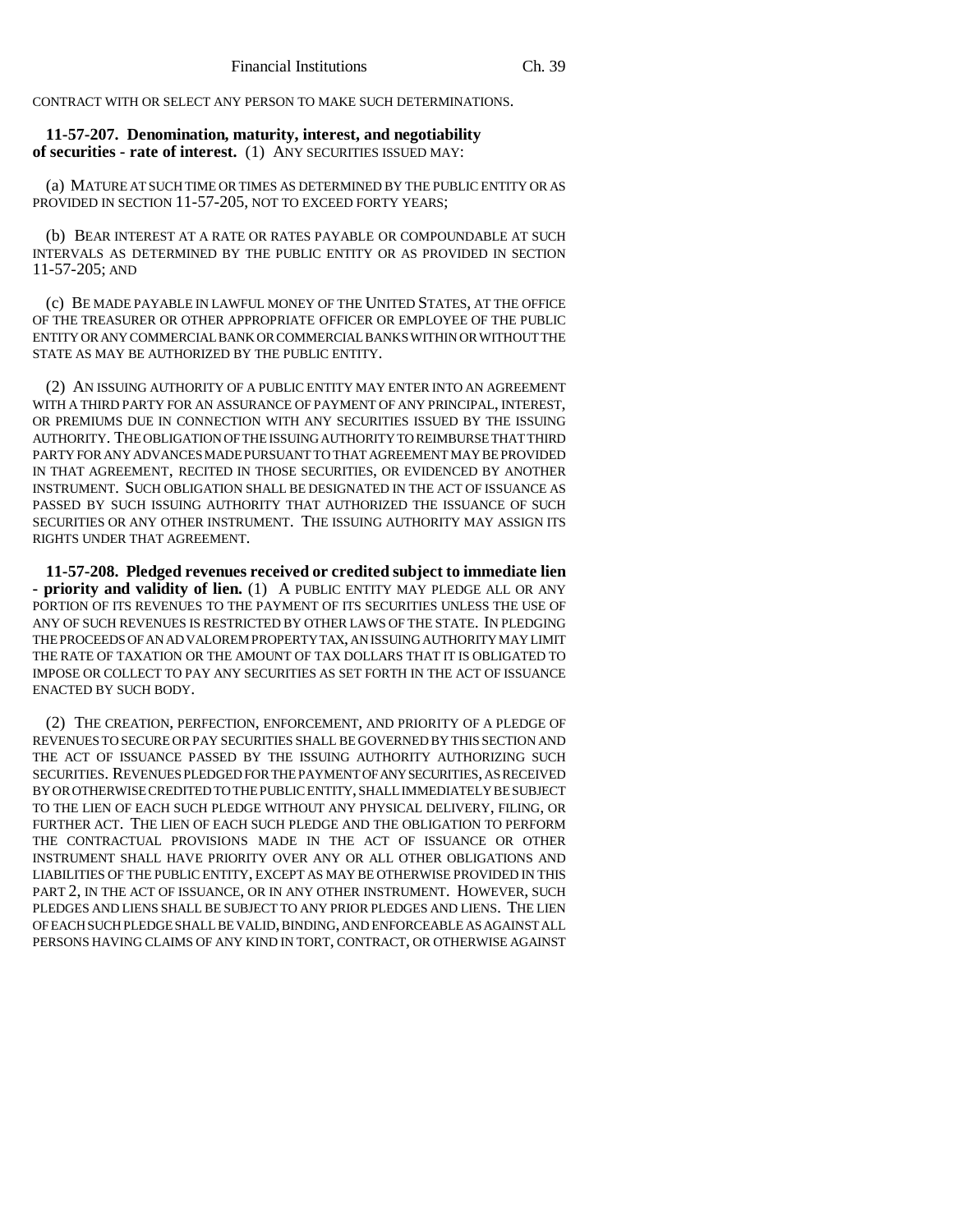THE PUBLIC ENTITY IRRESPECTIVE OF WHETHER SUCH PERSONS HAVE NOTICE OF SUCH LIENS.

**11-57-209. Recourse against public entities officers and agents - acceptance of securities constitutes waiver and release.** IF A MEMBER OF THE ISSUING AUTHORITY, OR ANY OFFICER OR AGENT OF THE PUBLIC ENTITY ACTS IN GOOD FAITH, NO CIVIL RECOURSE SHALL BE AVAILABLE AGAINST SUCH MEMBER, OFFICER, OR AGENT FOR PAYMENT OF THE PRINCIPAL, INTEREST OR PRIOR REDEMPTION PREMIUMS. SUCH RECOURSE SHALL NOT BE AVAILABLE EITHER DIRECTLY OR INDIRECTLY THROUGH THE ISSUING AUTHORITY OR THE PUBLIC ENTITY, OR OTHERWISE, WHETHER BY VIRTUE OF ANY CONSTITUTION, STATUTE, RULE OF LAW, ENFORCEMENT OF PENALTY, OR OTHERWISE. BY THE ACCEPTANCE OF THE SECURITIES AND AS A PART OF THE CONSIDERATION OF THEIR SALE OR PURCHASE, ANY PERSON PURCHASING OR SELLING SUCH PUBLIC SECURITY SPECIFICALLY WAIVES ANY SUCH RECOURSE.

**11-57-210. Recital in securities conclusive evidence of validity and regularity of issuance.** AN ACT OF ISSUANCE PROVIDING FOR THE ISSUANCE OF PUBLIC SECURITIES OR AN INDENTURE MAY PROVIDE THAT THE SECURITIES SHALL CONTAIN A RECITAL THAT THEY ARE ISSUED PURSUANT TO THE SUPPLEMENTAL PUBLIC SECURITIES ACT. SUCH RECITAL SHALL BE CONCLUSIVE EVIDENCE OF THE VALIDITY AND THE REGULARITY OF THE ISSUANCE OF SUCH PUBLIC SECURITIES AFTER THEIR DELIVERY FOR VALUE.

**11-57-211. Meetings aided by telecommunications devices.** THE ACT OF ISSUANCE AUTHORIZING THE ISSUANCE OF SECURITIES MAY BE ADOPTED BY THE ISSUING AUTHORITY AT A MEETING WHERE ONE OR MORE MEMBERS OF THE ISSUING AUTHORITY MAY PARTICIPATE IN SUCH MEETING AND MAY VOTE ON SUCH ACT OF ISSUANCE THROUGH THE USE OF TELECOMMUNICATIONS DEVICES. SUCH PARTICIPATION MAY INCLUDE BUT NOT LIMITED TO THE USE OF A CONFERENCE TELEPHONE OR SIMILAR COMMUNICATIONS EQUIPMENT. SUCH PARTICIPATION THROUGH TELECOMMUNICATIONS DEVICES SHALL CONSTITUTE PRESENCE IN PERSON AT SUCH MEETING. HOWEVER, ALL SUCH PUBLIC MEETINGS SHALL HAVE AT LEAST ONE PERSON PHYSICALLY PRESENT AT THE DESIGNATED MEETING AREA TO ENSURE THAT THE PUBLIC MEETING IS IN FACT ACCESSIBLE TO THE PUBLIC.

**11-57-212. Limitation of actions.** NO LEGAL OR EQUITABLE ACTION BROUGHT WITH RESPECT TO ANY LEGISLATIVE ACTS OR PROCEEDINGS IN CONNECTION WITH THE AUTHORIZATION OR ISSUANCE OF SECURITIES BY A PUBLIC ENTITY SHALL BE COMMENCED MORE THAN THIRTY DAYS AFTER THE ISSUANCE OR AUTHORIZATION OF SUCH SECURITIES, WHICHEVER OCCURS LATER.

**11-57-213. Confirmation of actions and powers.** (1) IN ITS DISCRETION, THE PUBLIC ENTITY MAY FILE A PETITION PRIOR TO THE ISSUANCE OF SECURITIES UNDER THE SUPPLEMENTAL PUBLIC SECURITIES ACT IN THE DISTRICT COURT IN ANY COUNTY IN WHICH THE PUBLIC ENTITY OR A PORTION THEREOF IS LOCATED FOR A JUDICIAL EXAMINATION AND DETERMINATION OF ANY POWER CONFERRED, ANY SECURITIES ISSUED BY THE PUBLIC ENTITY OR AUTHORIZED TO BE ISSUED BY THE PUBLIC ENTITY, ANY TAXES, ASSESSMENTS, FEES, OR CHARGES LEVIED OR OTHERWISE MADE BY THE PUBLIC ENTITY OR CONTRACTED TO BE LEVIED BY THE PUBLIC ENTITY OR OTHERWISE MADE BY THE PUBLIC ENTITY, OR OF ANY OTHER ACT, PROCEEDING, OR CONTRACT OF THE PUBLIC ENTITY WHETHER OR NOT SUCH ACT, PROCEEDING, OR CONTRACT HAS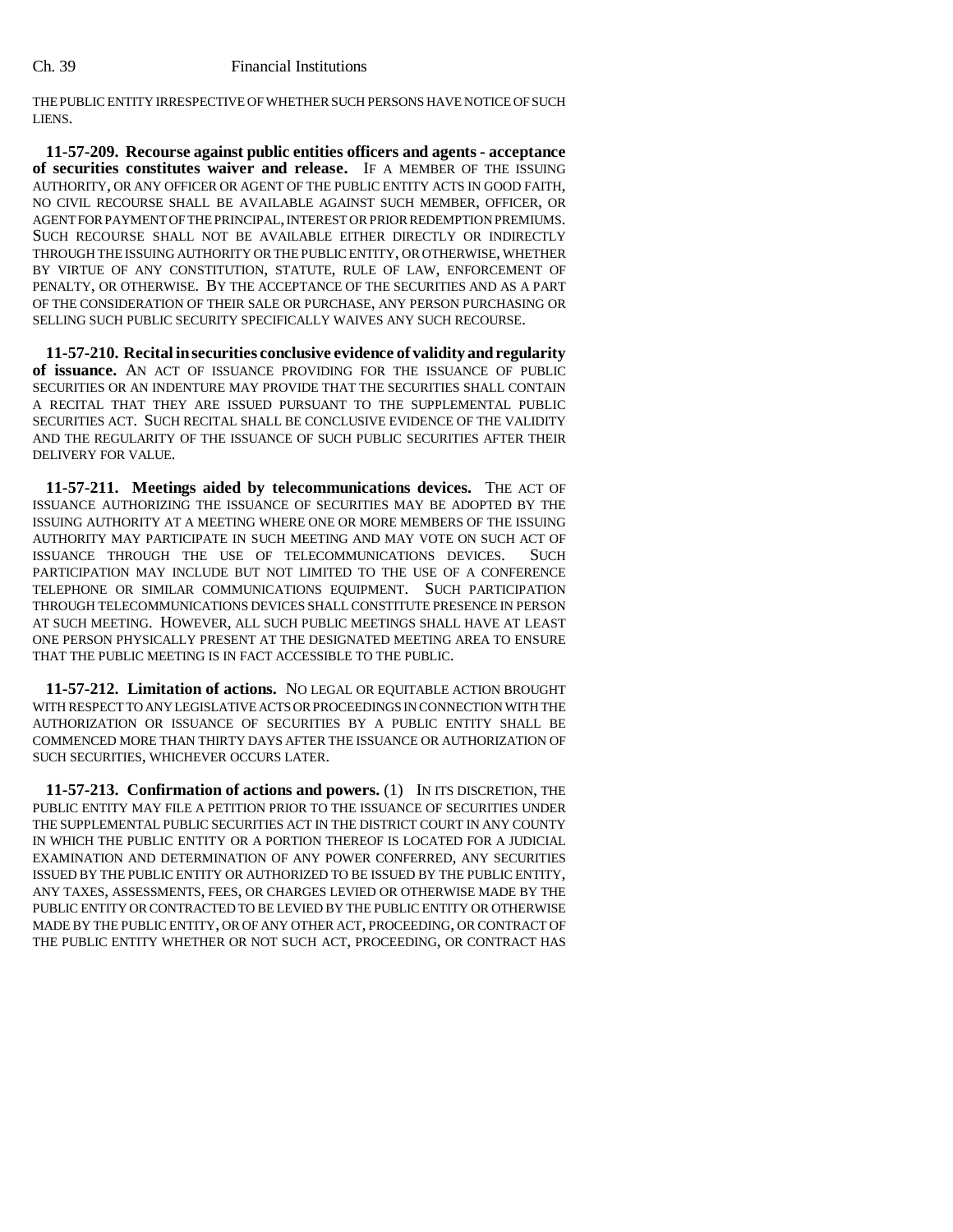BEEN TAKEN OR EXECUTED, INCLUDING PROPOSED CONTRACTS FOR ANY IMPROVEMENT, PROPOSED SECURITIES OF THE PUBLIC ENTITY TO DEFRAY IN WHOLE OR IN PART THE COST OF THE PROJECT OR ANY REFUNDING, THE PROPOSED ACQUISITION, IMPROVEMENT, EQUIPMENT, MAINTENANCE, OPERATION, OR DISPOSAL OF ANY PROPERTY PERTAINING THERETO, OR ANY COMBINATION THEREOF.

(2) A PETITION FILED UNDER SUBSECTION (1) OF THIS SECTION SHALL SET FORTH THE FACTS UPON WHICH THE VALIDITY OF SUCH POWER, SECURITY, TAX, ASSESSMENT, FEE, CHARGE, ACT, PROCEEDING, OR CONTRACT IS FOUNDED. THE PRESIDING OFFICER OF THE PUBLIC ENTITY SHALL VERIFY THE PETITION BEFORE IT IS FILED WITH THE PUBLIC ENTITY COURT BY SIGNING SAID PETITION.

(3) ANY ACTION FILED UNDER THIS SECTION SHALL BE IN THE NATURE OF A PROCEEDING IN REM. THE DISTRICT COURT SHALL HAVE JURISDICTION OVER ALL PARTIES INTERESTED IN THE PROCEEDING UPON THE PUBLICATION AND POSTING OF A NOTICE IN ACCORDANCE WITH THIS SECTION.

(4) THE CLERK OF THE DISTRICT COURT IN WHICH A PETITION IS FILED SHALL PROVIDE NOTICE OF SUCH FILING. THE NOTICE SHALL INCLUDE A BRIEF OUTLINE OF THE CONTENTS OF THE PETITION; THE TIME, DATE, AND LOCATION OF THE HEARING; AND THE LOCATION WHERE A COMPLETE COPY OF ANY DOCUMENTS AT ISSUE IN THE PETITION MAY BE EXAMINED. THE CLERK SHALL SERVE THE NOTICE BY:

(a) PUBLISHING THE NOTICE AT LEAST ONCE A WEEK FOR FIVE CONSECUTIVE WEEKS BY FIVE WEEKLY INSERTIONS IN A NEWSPAPER OF GENERAL CIRCULATION IN THE MUNICIPALITIES AND COUNTIES IN WHICH THE PUBLIC ENTITY IS LOCATED; AND

(b) POSTING THE NOTICE IN THE OFFICE OF THE PUBLIC ENTITY AT LEAST THIRTY DAYS PRIOR TO THE DATE OF THE HEARING ON THE PETITION.

(5) ANY RESIDENT IN THE PUBLIC ENTITY OR OWNER OF REAL PROPERTY WITHIN THE BOUNDARIES OF THE PUBLIC ENTITY MAY APPEAR AT THE HEARING BY EITHER FILING A MOTION TO DISMISS OR AN ANSWER TO THE PETITION ON OR BEFORE THE HEARING DATE OR WITHIN SUCH TIME AS THE COURT MAY ALLOW. THE PETITION SHALL BE TAKEN AS CONFESSED BY ALL PERSONS WHO FAIL TO APPEAR.

(6) THE PETITION AND NOTICE SHALL BE SUFFICIENT TO GIVE THE DISTRICT COURT JURISDICTION, AND, UPON HEARING, THE DISTRICT COURT SHALL EXAMINE AND DETERMINE ALL MATTERS AFFECTING THE QUESTION SUBMITTED, SHALL MAKE SUCH FINDINGS WITH REFERENCE THERETO, AND SHALL RENDER SUCH JUDGMENT AND DECREE THEREON AS THE CASE WARRANTS.

(7) UNLESS OTHERWISE SPECIFIED IN THIS SECTION, THE COLORADO RULES OF CIVIL PROCEDURE SHALL GOVERN ANY ACTIONS FILED UNDER THIS SECTION IN MATTERS OF PLEADING AND PRACTICE.

(8) COSTS MAY BE DIVIDED OR APPORTIONED AMONG ANY CONTESTING PARTIES IN THE DISCRETION OF THE DISTRICT COURT.

(9) REVIEW OF THE JUDGMENT OF THE DISTRICT COURT MAY BE AVAILABLE AS IN OTHER SIMILAR CASES; EXCEPT THAT SUCH REVIEW SHALL BE APPLIED FOR WITHIN